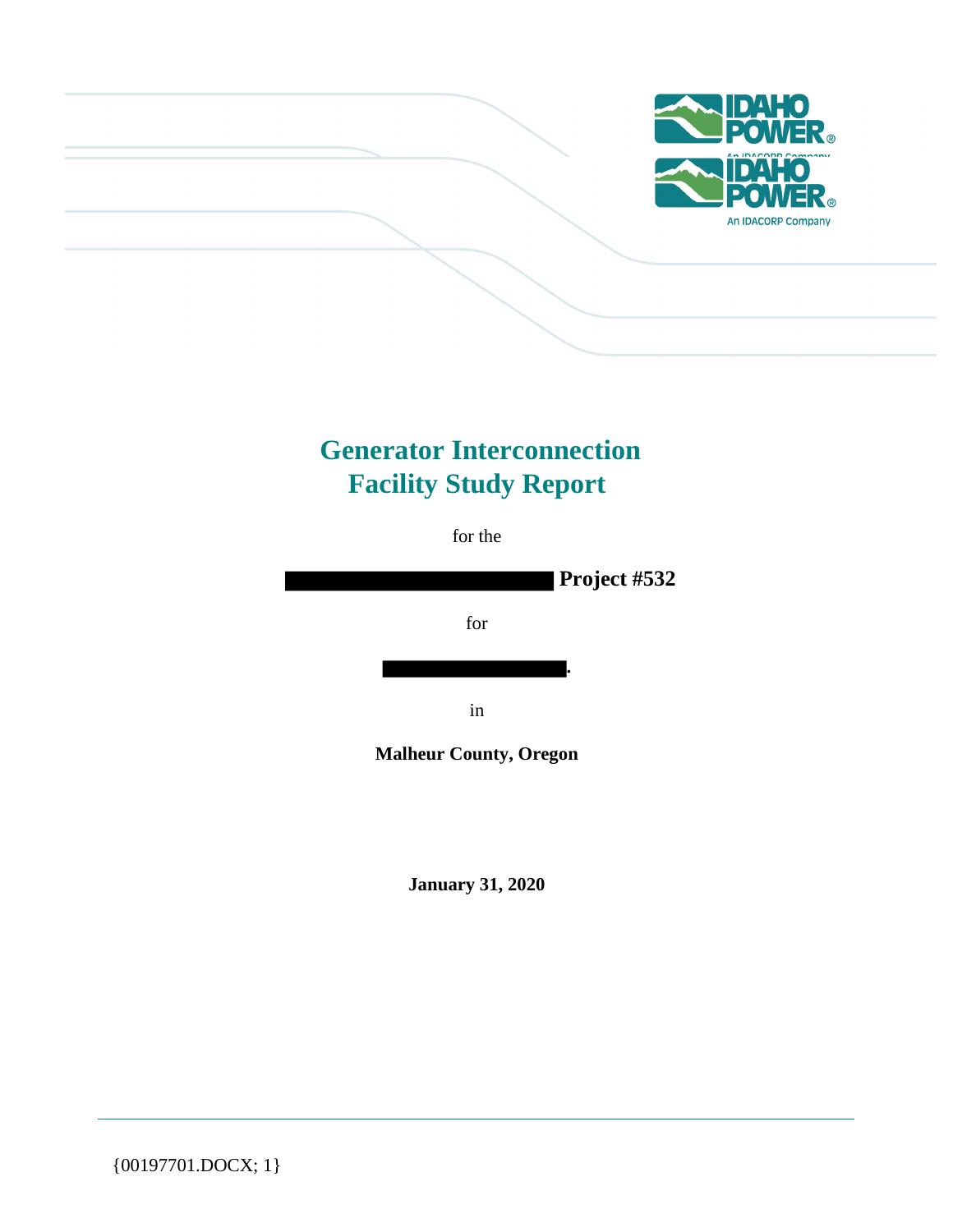# **Final - FACILITY STUDY REPORT (FSR)**

# **Project #532 1/31/2020**

# **1. General Facility Description**

(Seller) has stated that the proposed project will consist of a photovoltaic solar plant in Malheur County, Oregon and connect to the 12.47 kV system on Idaho Power Company (IPC)'s Substation, . The total project output as studied is 2.95 MW.

A Standard Generator Interconnection Agreement (the "GIA") under IPC's Open Access Transmission Tariff (OATT) or Schedule 72 between Seller and IPC – Delivery (Transmission Owner) for the **Project**, specifically Generator Interconnection Project # 532, will be prepared for this project. The GIA will be a definitive agreement that contains terms and conditions that supersedes this FSR.

### **1.1 Interconnection Point**

The Interconnection Facilities are located in IPC's Western region at approximately miles southwest of IPC's Substation. The Point of Interconnection for the Project will be on the Seller's side of disconnect switch X-# (Pole 4), a drawing identifying the Point of Interconnection is attached as Exhibit 1.

#### **1.2 Point of Change of Ownership**

The Point of Change of Ownership for the Project will be the same as the Interconnection Point.

#### **1.3 Seller's Interconnection Facilities**

The Seller's Interconnection Facilities are located adjacent to IPC's Interconnection Facilities near , Ontario, OR at approximately . The Seller will install inverters, disconnect switches, transformers, appropriate grounding measures, and associated auxiliary equipment. Seller will build facilities to the Point of Change of Ownership.

The Seller's photovoltaic system will be constructed as follows:

- 1. The inverter system will comprise of (2)
- string inverters.
- 2. Two inverter stations will each comprise of ten inverters connected to a 1500 kVA step up transformer (600 V grounded-wye to 12.47 kV grounded-wye) with fused disconnects.
- 3. A plant controller will be used to control the inverter system and to implement smart inverter functionality for operating the project within a voltage range and power factor specified by IPC at the point of interconnection.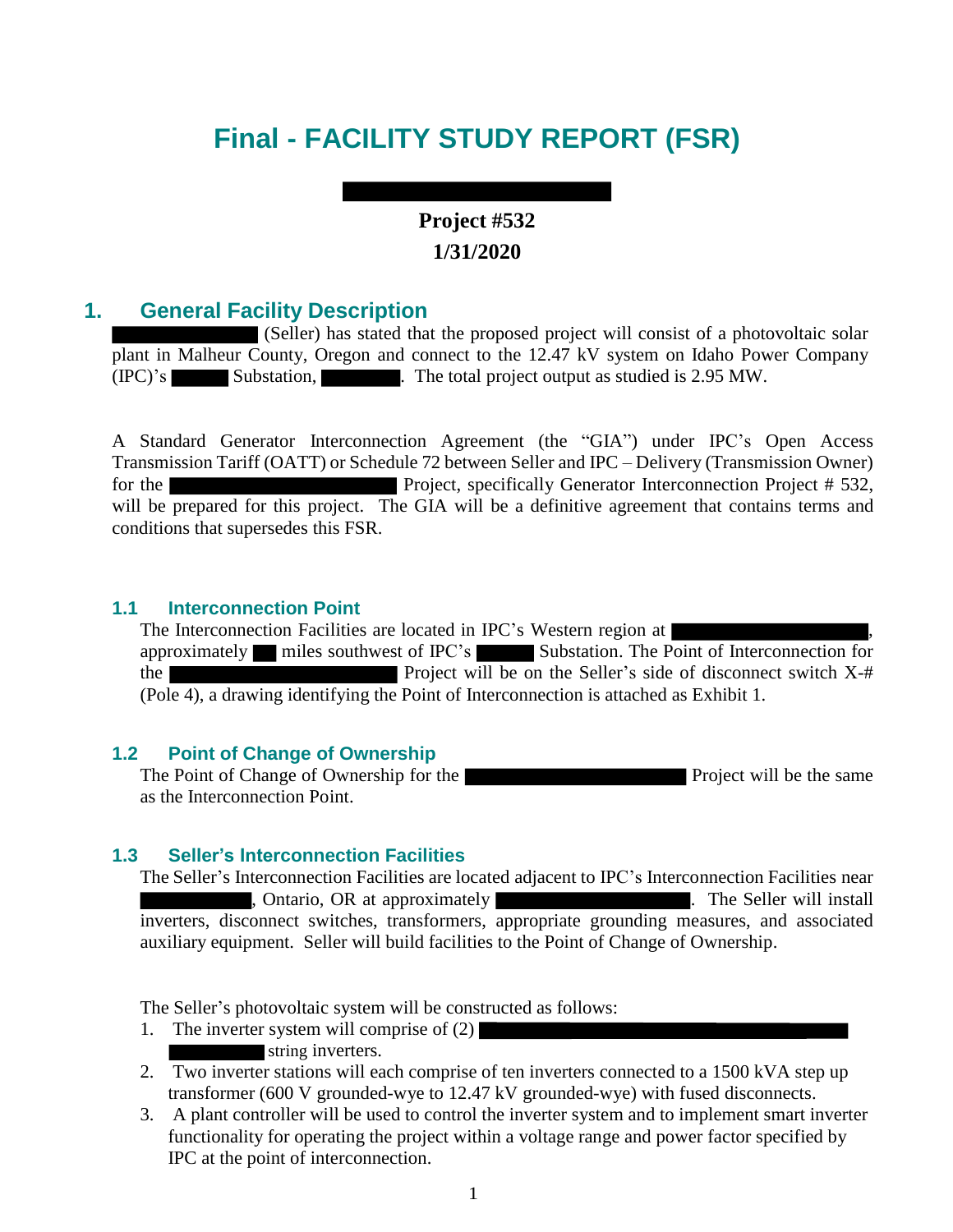The above referenced inverters, or equivalent inverters that have the same specifications and functionality as stated above must be utilized. If a different inverter is utilized that has different specifications and functionality than that which was studied then additional study and/or equipment may be necessary.

#### **1.4 Other Facilities Provided by Seller**

#### *1.4.1 Telecommunications*

In addition to communication circuits that may be needed by the Seller, the Seller shall provide the following communication circuits for IPC's use. **It is the Seller's responsibility to provide the following communication circuits for IPC's use. These circuits can be long-lead items and typically require coordination with third party telecommunications providers. The project's in-service date cannot be granted prior to complete circuit acceptance and testing as referenced below.**

**1.** One POTS (Plain Old Telephone Service meeting the technical requirements of TR-NWT-000335:1993; NCI code 02LS2-2wire, loop start, 600 ohm) dial-up circuit for voice communication at the generation interconnect site. If the circuit becomes unreliable, Seller will be responsible for the circuit repair. **The POTS line must also be capable of supporting reliable sustained data communications at a minimum of 4800 bps with a modem using V32.bis modulation.**

RELIABILITY AND DATA SECURITY: The communication circuits shall be DC powered at the terminus locations and within any telecommunications provider's network, such that they will continue operation during a power outage for a minimum of 4 hours, and meet the specified reliability and bandwidth requirements. The Seller is responsible for supplying stable metered AC power during circuit testing and commissioning, and battery backed DC power during operation. The Seller may choose to coordinate with a third-party communications provider to provide the communications circuits and pay the provider's associated one time setup and periodic charges, deliver the circuits using their own infrastructure, or a combination thereof.

CIRCUIT ACCEPTANCE AND TESTING: The communication circuits shall be terminated in an approved demarcation box with the cable pairs punched down on a telecom block and labeled accordingly at a location approved by IPC. The communication circuits will need to be installed and tested by the Seller prior to IPC acceptance testing, and operational prior to the Seller being allowed to generate power into IPC's system. IPC will perform acceptance testing of modem serial data over the POTS line with BERT testing using a 2047 test pattern at 4800bps using V.32bis modem modulation will require 15 consecutive minutes of error free operation to pass. Circuits with demonstrated reliability issues during commissioning will be required to demonstrate 24 hours of reliable service by the Seller prior to final acceptance testing by IPC. Note that installation by a third-party communications provider may take several months and these services should be ordered well in advance to avoid delaying the project.

The Seller or their third party communications provider may need to install communications equipment (i.e. batteries, multiplexers, etc) near each terminus of the required communications circuits. If this equipment is required, the Seller shall be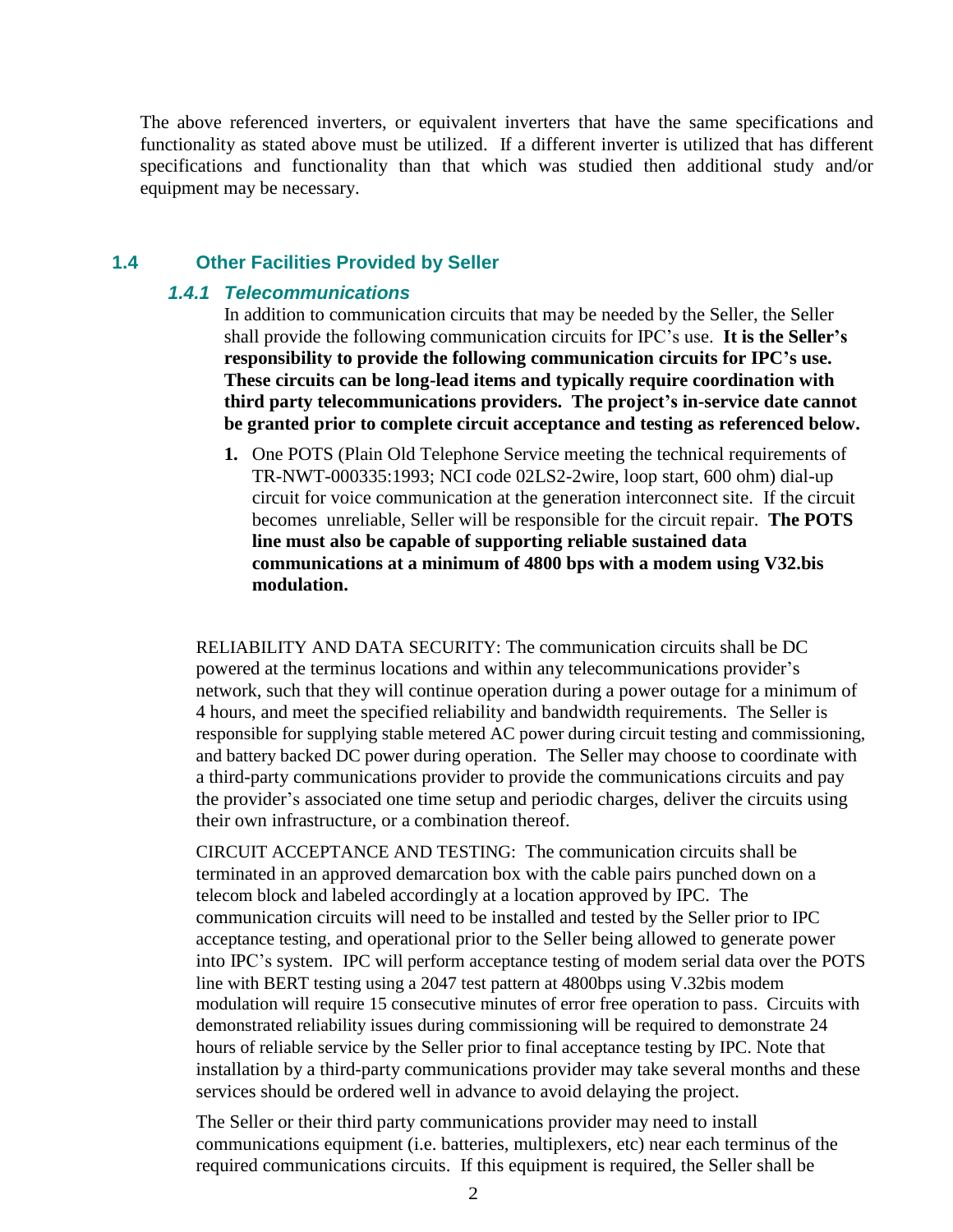responsible to install this equipment in locations that are not owned or operated by IPC. If high voltage protection is required by the communications provider for the incoming copper cable, the high voltage protection assembly shall be engineered, supplied, and maintained by the Seller.

#### OPERATIONAL RESPONSE:

Seller's failure to maintain and/or restore and repair intermittent or non-operational telecommunications circuits may result in disconnection of Seller's generation facility/facilities until the circuits successfully complete Idaho Power's end-to-end testing.

The Seller is responsible for repairing any circuits and contacting any third-party telecom provider as needed. [Note: IPC cannot contact third party telecom providers on behalf of the Seller for circuit outages.] A third-party telecom provider is expected to have the ability to perform some level of remote circuit testing. If the Seller's third party telecom provider needs access to IPC facilities, they will contact IPC per contacts in GIA.

The leased services required by IPC are to be kept separate from any communication services required by the Seller. This includes the location where services are handed off from the telecom provider to IPC, also known as the TELCO demarcation. Under no circumstances will any service delivered to IPC's TELCO demarcation be extended beyond the IPC yard ground grid. If the Seller requires their own leased services, they must be provided through a separate TELCO demarcation.

#### *1.4.2 Ground Fault Equipment*

The Seller will install transformer configurations that are Grounded-WYE to Grounded-WYE.

The Seller will limit the ground fault current to less than 20 amps as measured at the Interconnection Point.

#### *1.4.3 Generator Output Limit Control*  $N/A$

#### *1.4.4 Local Service*

The Seller is responsible to arrange for local service to their site, as necessary.

#### *1.4.5 Property*

The Seller will acquire the property for the interconnection site and provide easements for the interconnection facilities, including year-round access. Seller shall coordinate with IPC to incorporate into the Seller's project site plan and easements, enough area for a vehicle to safely access the interconnection site for maintenance. The Seller, at its sole cost and expense, will provide to IPC documents and services as identified below relating to IPC's land rights required for its interconnection facilities:

#### *1.4.5.1 Land Transaction Documents*

Land transaction documents ("Land Transaction Documents") in a form approved by IPC that may include, but are not limited to, the following:

- Right of Entry Agreement;
- Interconnection Facility Easement conveyance pursuant to a Warranty Deed.
- Access Easement;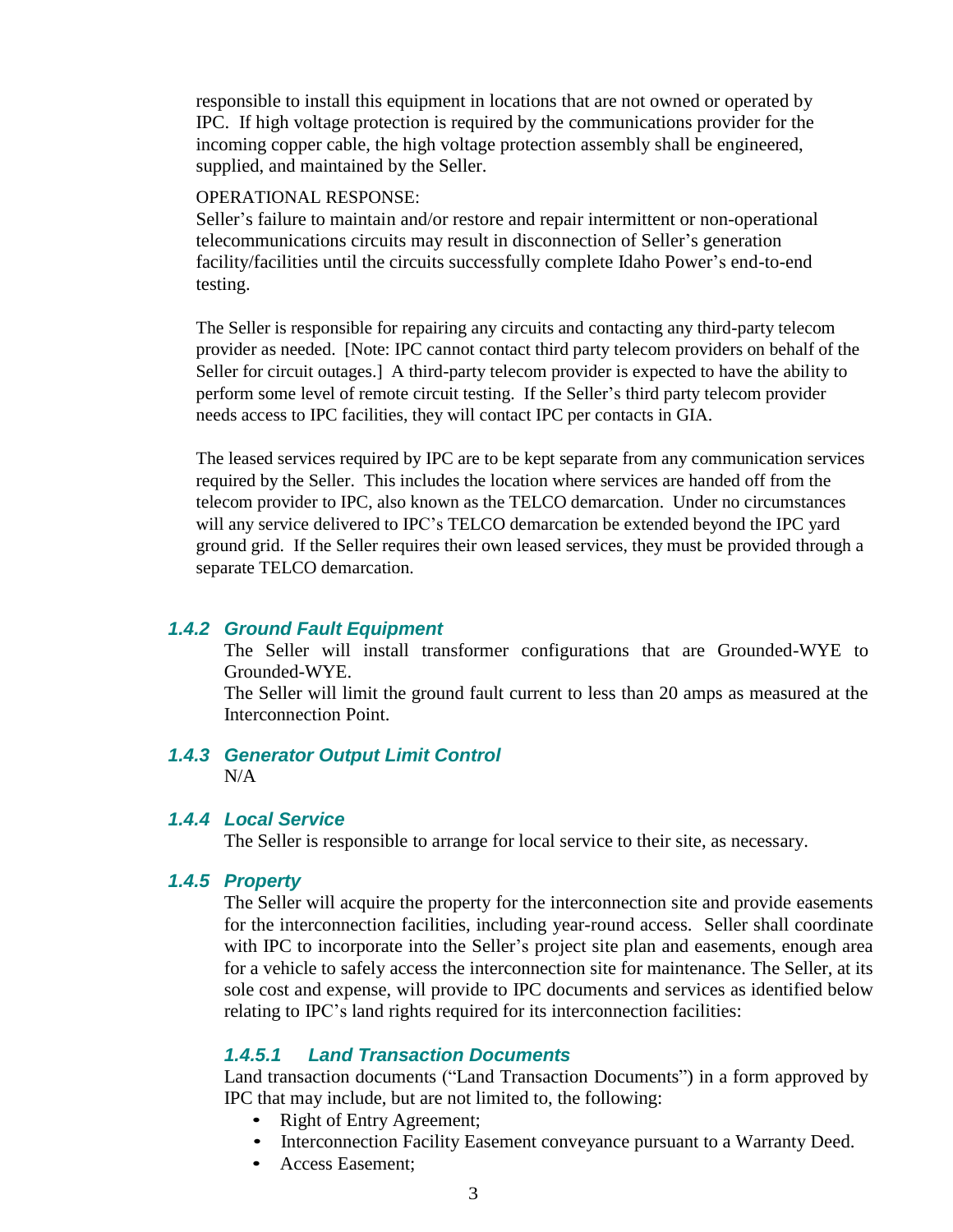- Easements for distribution service lines, major distribution power lines, and transmission power lines and related ancillary facilities as determined necessary by IPC at IPC's sole discretion, to support the interconnection facility and Seller's development;
- Completed Applications with respective fees for Release of Easements and/or Crossing Agreements that may be required for the Project;
- Crossing Agreements; and
- Any other Project specific documents deemed necessary by IPC.

## *1.4.5.2 Project Map/Site Plan*

A 90% complete informational map or site plan of the Project Property with locations of all easements to be released, new easements proposed for both Seller and IPC, existing IPC lines to be crossed by Seller's facilities, Seller's lease and easement areas (if any), access roads, and any other features or elements requested to be included by IPC to facilitate review and processing of the project documents.

## *1.4.5.3 Surveyed Legal Descriptions and Maps*

Written legal description and map for each Land Transaction Document, stamped and signed by a licensed surveyor. Each legal description and map is to be submitted to and approved by IPC's surveyor. See IPC survey requirements in Appendix B, attached hereto and made a part hereof.

### *1.4.5.4 Title Insurance*

Title report and A.L.T.A. extended owners' pro forma policy of title insurance for the amount of the value of the Interconnection Facility Easement and access easement areas. Seller shall provide proof and information to establish the value of the easement or property to be insured. IPC will review the title policy pro forma and will advise of any necessary title mitigation measures to ensure clear and unencumbered title to the Interconnection Facility Easement and access easement areas. Title mitigation measures shall be performed by Seller at Seller's sole cost and expense. Title policy to include endorsements as required by IPC at Seller's sole cost and expense. Seller to provide an electronic copy of all exceptions to title insurance for IPC review. Seller to provide Idaho Power with a final A.L.T.A. extended owners' policy of title insurance.

## *1.4.5.5 A.L.T.A. Survey*

An A.L.T.A. survey of the Project property with all existing IPC easement rights and facilities identified. The A.L.T.A. survey shall include and identify all proposed land transaction areas. Seller may provide IPC with a copy of Seller's A.L.T.A. survey or with an A.L.T.A. survey in IPC's name but the A.L.T.A. survey shall include the Interconnection Facility Easement Area, as well as all Land Transactions.

## *1.4.5.6 Phase I Environmental Analysis*

A Phase I environmental analysis ("Phase I EA") of Seller's Project property (whether fee-owned, leased, or on an easement premises) for IPC review. The Phase I EA shall provide a map indicating the location of the IPC Interconnection Facilities in relation to any identified areas of concern. Seller shall provide IPC with a copy of Seller's Phase 1 EA but which shall include and reference the Interconnection Facility Easement Area.

## *1.4.5.7 Land Use Authorizations/Permits*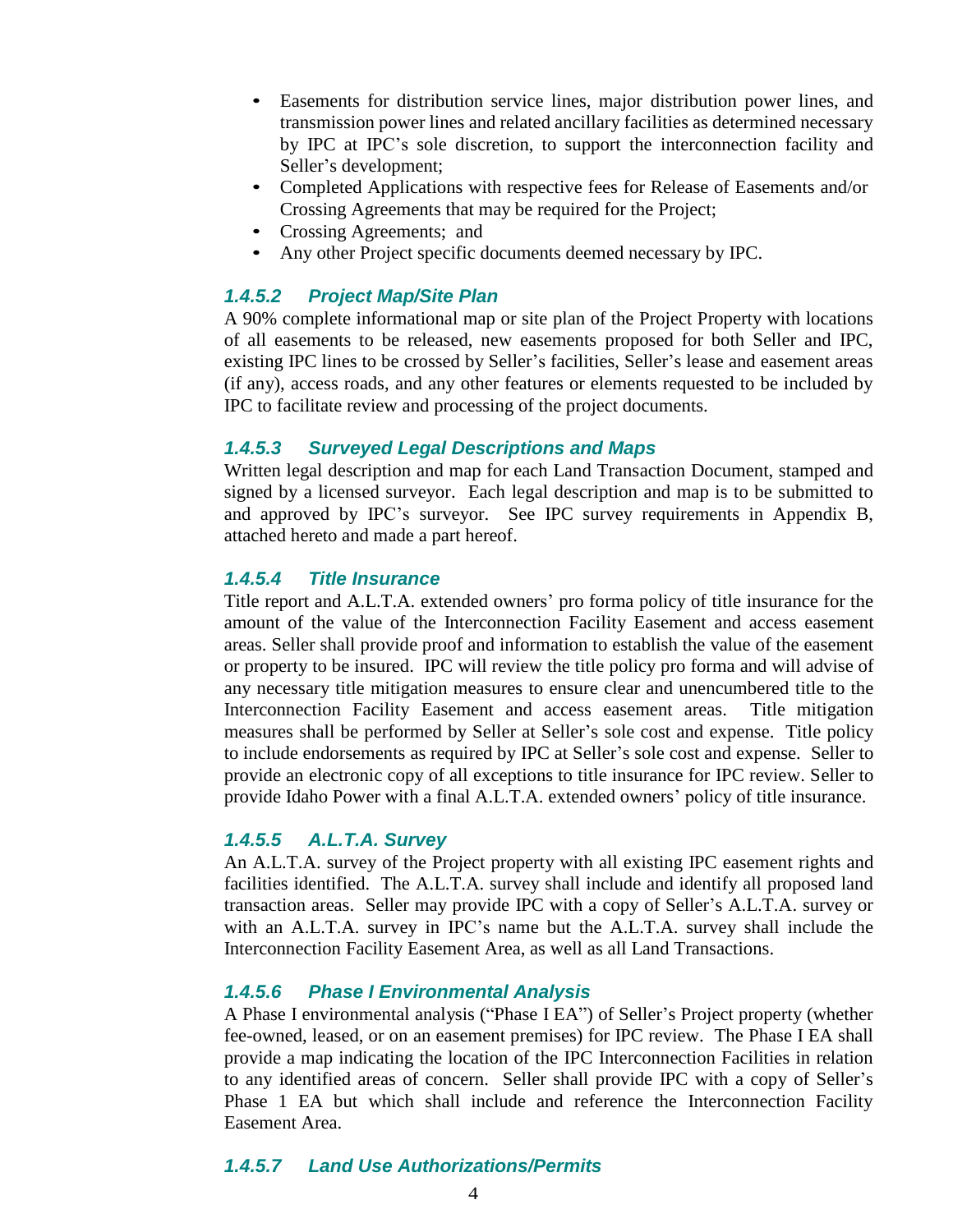The Seller shall secure all necessary local jurisdiction, state, and/or federal land use authorizations and permits for the IPC Interconnection Facilities, access road, new transmission and distribution lines, buildings, and all facilities in support of Seller's Project, as required by local, state or federal entities. A copy of each authorization pertaining to IPC facilities shall be provided to IPC.

#### *1.4.5.8 Land Division*

Should a division of land be necessary to create a new Fee Ownership Parcel, Seller shall submit application to the proper local jurisdiction and complete all requirements to finalize the creation of a new Fee Ownership Parcel in IPC's name. Seller shall provide final approval documentation to IPC.

Seller is advised that IPC review and approval of the Land Transaction Documents may require six (6) to nine (9) months. Seller is advised to provide all required Land Transaction Documents at earliest possible time. Refer to Appendix C for a quick reference guide to Idaho Power Corporate Real Estate Fee Acquisition and/or Easement Parcel requirements. Upon IPC approval of all Land Transaction Documents, IPC will supply to the Seller final form documents for signature by the land owner of record. The Seller shall return original signed and recorded Land Transaction Documents to IPC. All recording and mailing fees shall be paid by Seller. IPC shall provide to Seller electronic copies of all fully executed and recorded Land Transaction documents.

#### *1.4.6 Monitoring Information*

If the Seller requires the ability to monitor information related to the IPC recloser in the generator interconnection package they are required to supply their own communications circuit to the control box.

#### *1.4.7 Meteorological Data*

In order to integrate the solar energy into the IPC system and operate IPC's solar forecasting tool, the Seller must provide solar irradiation and weather data from the Facility's physical location to IPC via real time telemetry in a form acceptable to IPC. The associated cost for obtaining this data is the Seller's responsibility.

The data must be provided at 10 second intervals and consist of:

- 1. Global Horizontal Irradiance
- 2. Plane of Array Irradiance
- 3. Ambient Temperature
- 4. Wind Speed and Wind Direction
- 5. Relative Humidity

The installed instruments must equal or exceed the specifications of the following instruments:

*Temperature and Relative Humidity*: R.M Young Relative Humidity and Temperature Probe Sensors Model 41382

*Wind*: R.M Young Wind Monitor Model 05103 *Pryanometer:* Apogee Instruments Model SP-230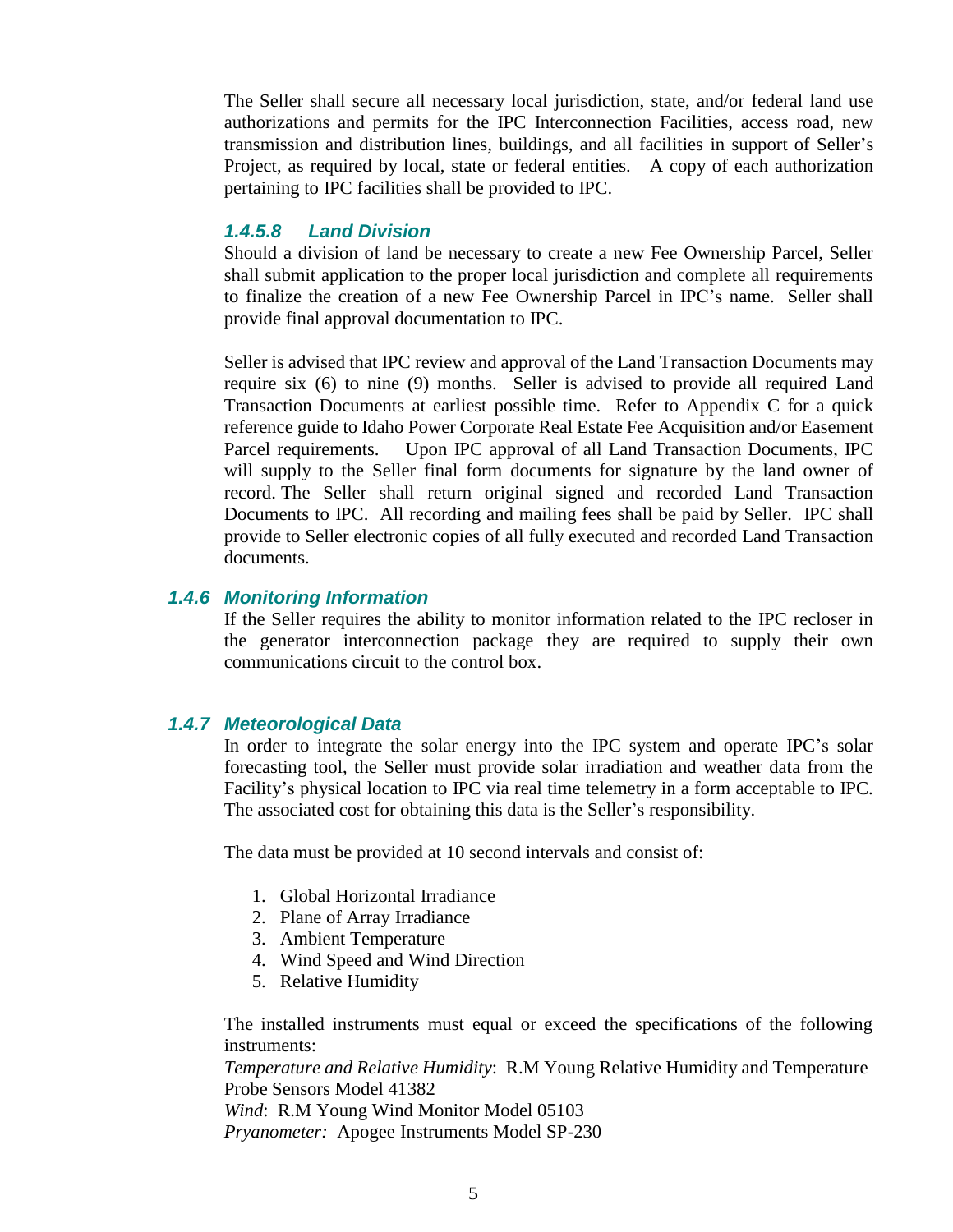## *1.4.8 Generator Technical Information & Drawings*

Seller shall provide draft design prints during FSR development containing technical information, like impedances, and equipment brand and models. After construction, the Seller shall submit to IPC all the as-built information, including prints with the latest approved technical information and commissioning test results.

# **1.5 IPC's Interconnection Facilities**

IPC will install a standard generation interconnection package that will connect to distribution feeder . If the Seller is going underground to the Point of Interconnection, IPC will include a pole riser for the Seller to install cables to interconnect to the IPC system. If the Seller is going overhead to the Point of Interconnection, it will be at a tension not to exceed the design tension specified by IPC.

The new interconnection package will include four distribution poles to mount a local service transformer, solid blade disconnects, primary metering package, recloser, relays, fuses and riser necessary for the package. The interconnection will be controlled by a SEL-421 line protection relay. The relay will be located in a pole mounted enclosure and will also contain a test switch (TS4), SLSS, dialup modem, isolation interface, power supply, DC converter, control switch and surge protector.

Concrete barriers may be necessary to protect this equipment from local area traffic.

A 2" conduit will be installed alongside the underground primary to facilitate information exchange to the seller about the recloser. (The Seller is responsible for providing and installing the appropriate cable.)

# **2. Estimated Milestones**

These milestones will begin, and the construction schedule referenced below will only be valid, upon receipt of funding from Seller or its authorized third party no later than the date set forth below for such payment. IPC will not commit any resources toward project construction that have not been funded by Seller. Additionally, failure by Seller to make the required payments as set forth in this Study by the date(s) specified below may result in the loss of milestone dates and construction schedules set forth below. In the event that the Seller is unable to meet dates as outlined below, Seller may request an extension of the Operation Date of up to three (3) years. Seller's request will be evaluated by IPC to ensure Seller's request does not negatively impact other projects in IPC's Generator Interconnection Queue. Such extension will be allowed only if IPC determines, in its sole discretion, that the extension will not negatively impact other projects in IPC's Generator Interconnection Queue. Estimated milestones, which will be updated and revised for inclusion in the GIA in light of subsequent developments and conditions, are as follows:

| <b>Estimated Date</b> |        | <b>Responsible Party Estimated Milestones</b>                                                                                                   |
|-----------------------|--------|-------------------------------------------------------------------------------------------------------------------------------------------------|
| <b>TBD</b>            | Seller | <b>IPC receives Notice to Proceed and</b><br>construction funding or arrangements<br>acceptable to IPC are made with IPC's Credit<br>Department |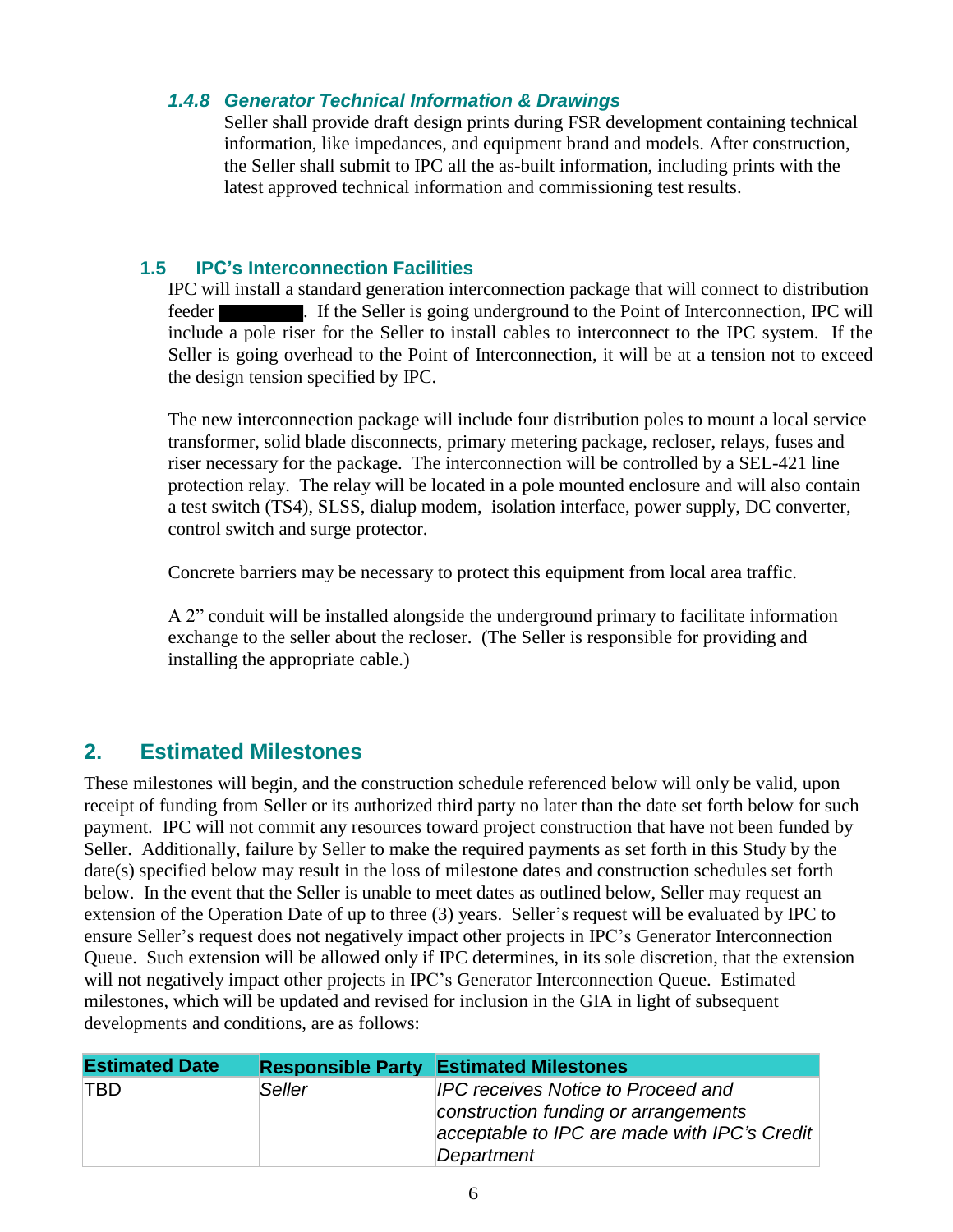| 6 months after<br>construction funds<br>received             | <b>IPC</b>    | <b>IPC Engineering and Design Complete</b>                                                                                                                                                                         |
|--------------------------------------------------------------|---------------|--------------------------------------------------------------------------------------------------------------------------------------------------------------------------------------------------------------------|
| 6 months after<br>construction funds<br>received             | <b>IPC</b>    | <b>IPC Long Lead Material Procured/Received</b>                                                                                                                                                                    |
| 6 months after<br>construction funds<br>received             | <b>Seller</b> | Easements and permits procured for IPC site,<br>construction will not begin until easements<br>and permits are in place.                                                                                           |
| 6 months prior to<br><b>IPC Commissioning</b>                | <b>IPC</b>    | Detailed in Appendix C attached.<br>New generation must be modeled and<br>submitted to EIM a minimum of 6 months<br>prior to coming online, failure to submit by<br>given lead time will results in project delay. |
| 11 months after<br>construction funds<br>received            | <b>IPC</b>    | <b>IPC Construction Complete</b>                                                                                                                                                                                   |
| 11 months after<br>construction funds<br>received            | <b>Seller</b> | Telecommunication circuits identified in<br>Section 1.4.1 are operational and provided to<br>the IPC site                                                                                                          |
| 12 months after<br>construction funds<br>received            | <b>IPC</b>    | IPC Commissioning Complete,<br>commissioning will not take place until<br>Telecommunication circuits are operational                                                                                               |
| 5 days after<br>switching request<br>made to IPC<br>Dispatch | <b>Seller</b> | Switch at the Point of Interconnection can be<br>closed                                                                                                                                                            |
| <b>TBD</b>                                                   | <b>IPC</b>    | <b>Notification from IPC's Energy Contracting</b><br>Coordinator confirming First Energy of Non-<br><b>Firm Output</b>                                                                                             |
| <b>TBD</b>                                                   | <b>Seller</b> | Seller testing begins                                                                                                                                                                                              |
| <b>TBD</b>                                                   | <b>IPC</b>    | <b>Notification from IPC's Energy Contracting</b><br><b>Coordinator confirming Operation Date</b><br>(pending all requirements are met) of Firm<br><b>Network Resource Output</b>                                  |

IPC does not warrant or guarantee the foregoing estimated milestone dates, which are estimates only. These milestone dates assume, among other things, that materials can be timely procured, labor resources are available, and that outages to the existing transmission system are available to be scheduled. Additionally, there are several matters, such as permitting issues and the performance of subcontractors that are outside the control of IPC that could delay the estimated Operation Date. For purposes of example only, federal, state, or local permitting, land division approval, identification of Interconnection Facilities location, access to proposed Interconnection Facilities location for survey and geotechnical investigation, coordination of design and construction with the Seller, failure of IPC's vendors to timely perform services or deliver goods, and delays in payment from Seller, may result in delays of any estimated milestone and the Operation Date of the project. To the extent any of the foregoing are outside of the reasonable control of IPC, they shall be deemed Force Majeure events.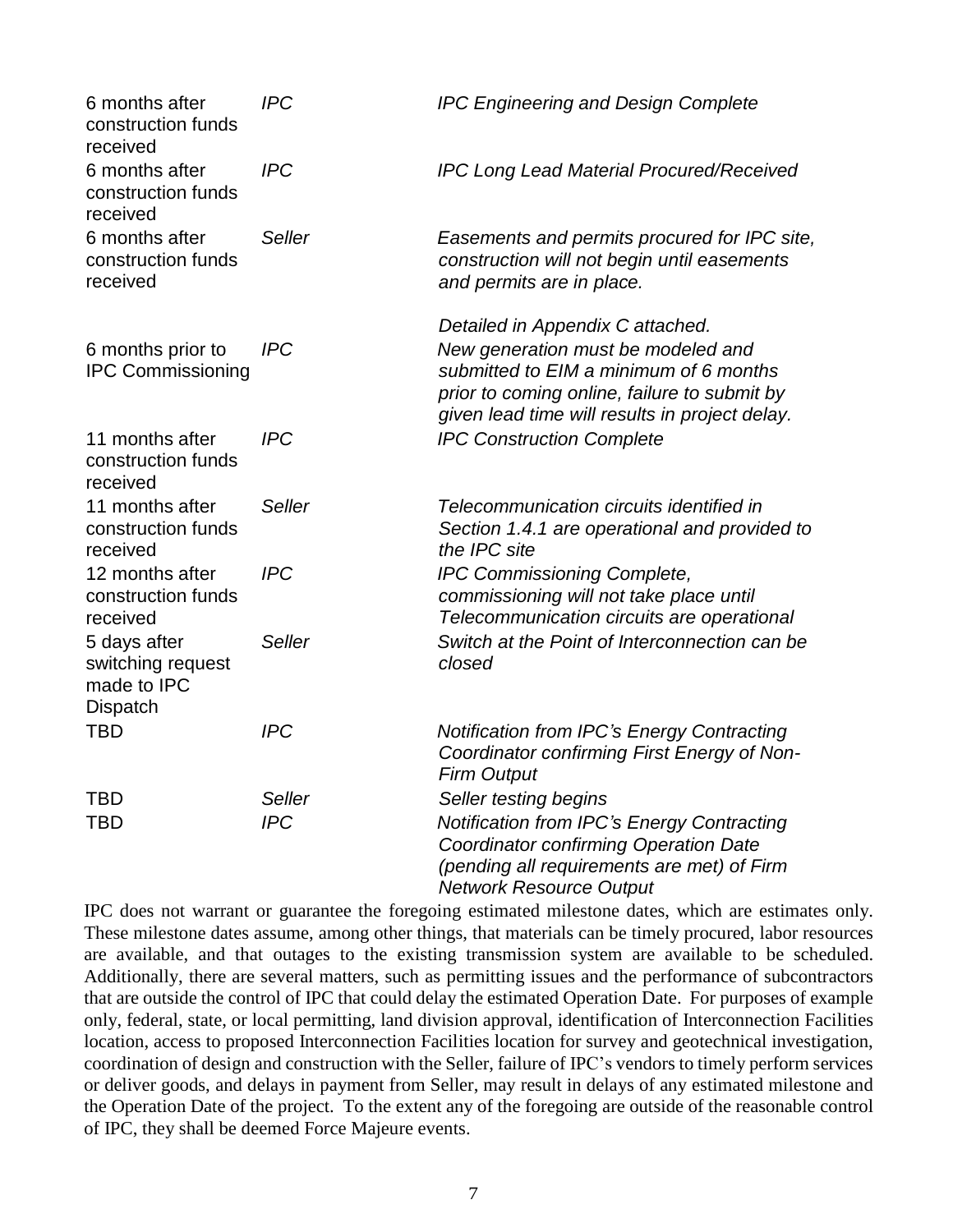# **3. Operating Requirements**

The project is required to comply with the applicable Voltage and Current Distortion Limits found in IEEE Standard 519-2014 *IEEE Recommended Practices and Requirements for Harmonic Control in Electrical Power Systems* or any subsequent standards as they may be updated from time to time.

Voltage fluctuation at startup and during operation must be limited to less than 5% as measured at the Point of Interconnection.

The project is required to comply with the applicable voltage fluctuation limits found in IEEE Standard 1453-2004 *IEEE Recommended Practice for Measurement and Limits of Voltage Fluctuations and Associated Light Flicker on AC Power Systems*.

Project will be required to control voltage in accordance with a voltage schedule as provided by Idaho Power Grid Operations. Therefore, GI will be required to install a plant controller for managing the real and reactive power output of the 2.95MW inverter array at the POI.

**Low Voltage Ride Through:** The Project must be capable of riding through faults on adjacent section of the power system without tripping due to low voltage. It has been determined, through study, that the Project must be capable of remaining interconnected for any single phase voltage as low as 0.7 PU for 30 cycles, and for all three phase voltages as low as 0.8 PU for 30 cycles.

**Frequency Response Requirements:** Generator must be capable of providing Fast Frequency Response for both positive and negative frequency deviations from 60Hz ( +/- 0.036 Hz) for Bulk Electric System disturbances. The required frequency response will be linear for a deviation of 0 to +/- 0.1 Hz, a response of 0% to 3% of generator capacity, with a maximum required response of 3% of generator's full capacity for as long as the generator is able to provide support or the frequency deviation is reduced to within stated limits, whichever occurs first. Provided that Generator meets the above Fast Frequency Response requirements, Company shall not curtail Seller when such curtailments are caused by a need to comply with applicable Frequency Responsive reliability standards.

Seller will be able to modify power plant facilities on the Seller side of the Interconnection Point with no impact upon the operation of the transmission or distribution system whenever the generation facilities are electrically isolated from the system via the **X-# (Pole 4)** switch and a terminal clearance is issued by IPC's Grid Operator.

# **4. Reactive Power**

Project shall be capable of injecting reactive power (over-excited) and absorbing reactive power (under-excited) equal to 1.30 MVAR at all active power output between 20% and 100% of the nameplate active power rating of 2.95 MW.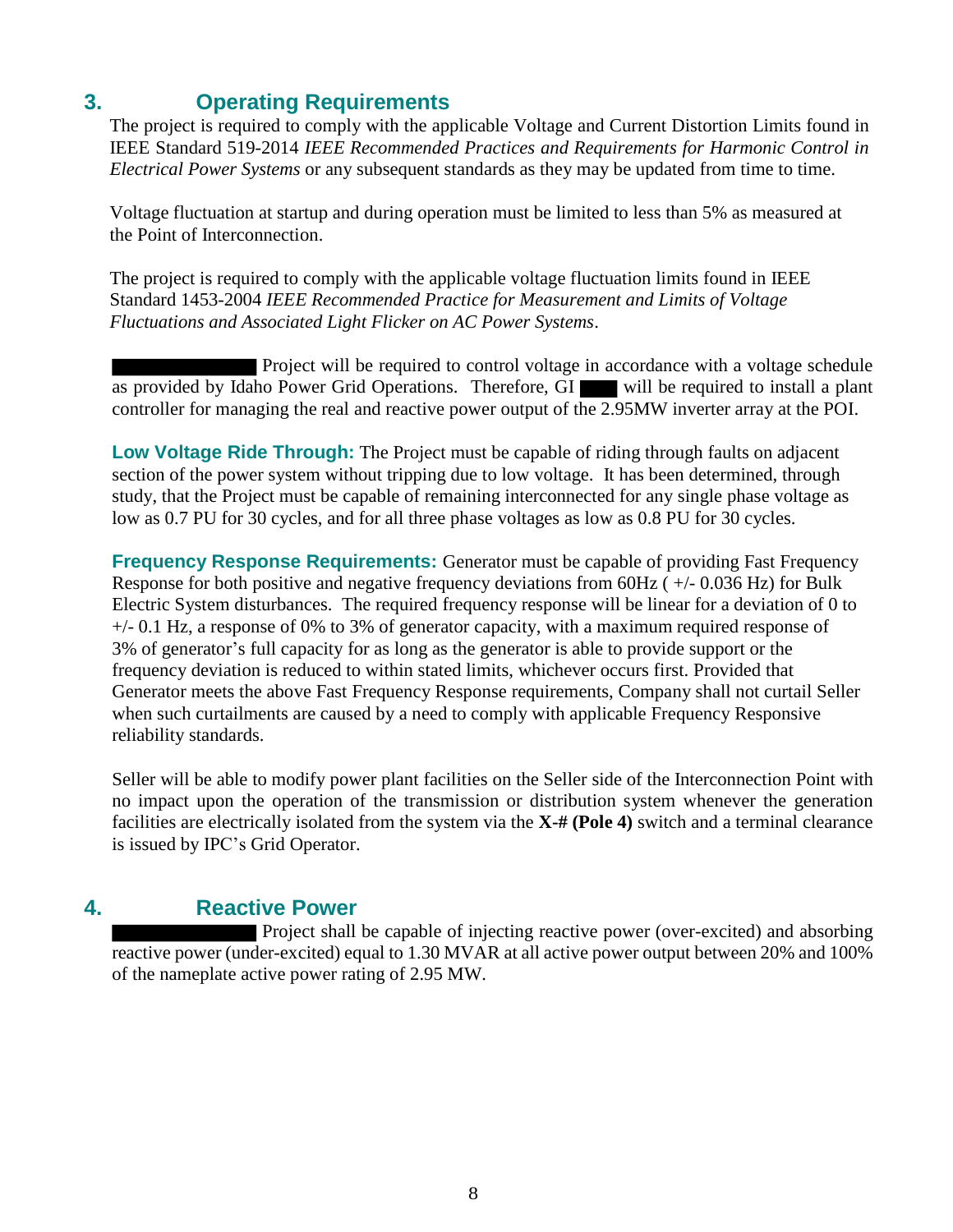# **5. Upgrades**

# **5.1 Upgrades to the Distribution System**

IPC will move an existing recloser ( ) on feeder approximately miles. IPC will install a disconnect switch on feeder .

IPC will install 2 sets of 3 phase fuses and one set of single phase fuses to the distribution circuit laterals.

### **5.2 Upgrades to Substations**

|                      | <b>IPC</b> will install a single phase PT for deadline check on        |             | at l | substation. |  |
|----------------------|------------------------------------------------------------------------|-------------|------|-------------|--|
|                      | IPC will install a Beckwith M2001-D load tap controller on transformer |             |      | ⊿ at        |  |
| substation.          |                                                                        |             |      |             |  |
| IPC will upgrade the | AMI transformer at                                                     | Substation. |      |             |  |

# **6. Estimated Costs**

The following good faith estimates are provided in 2020 dollars and are based on a number of assumptions and conditions. IPC does not warrant or guarantee the estimated costs in the table below, which are estimates only and are subject to change. Seller will be responsible for all actual costs incurred in connection with the work to be performed by IPC and its agents, under the terms and subject to the conditions included in any GIA executed by IPC and Seller.

The estimated cost below is required to be paid in full prior to IPC commencing project or other arrangements acceptable to IPC are made with IPC's Credit Department.

#### **Estimated Cost:**

| <b>Description</b>                                 | Ownership  | <b>Cost Estimate</b> |
|----------------------------------------------------|------------|----------------------|
| <b>IPC Interconnection Facilities:</b>             |            |                      |
| 4 Pole Interconnection Facility                    | <b>IPC</b> | \$216,000            |
| <b>Upgrades to Distribution:</b>                   |            |                      |
| Recloser relocation, switch and fuses installation | <b>IPC</b> | \$72,000             |
| <b>Upgrades to Substation:</b>                     |            |                      |
| Controller and AMI transformer<br>PT.              | <b>IPC</b> | \$67,000             |
| <b>GRAND TOTAL</b>                                 | \$355,000  |                      |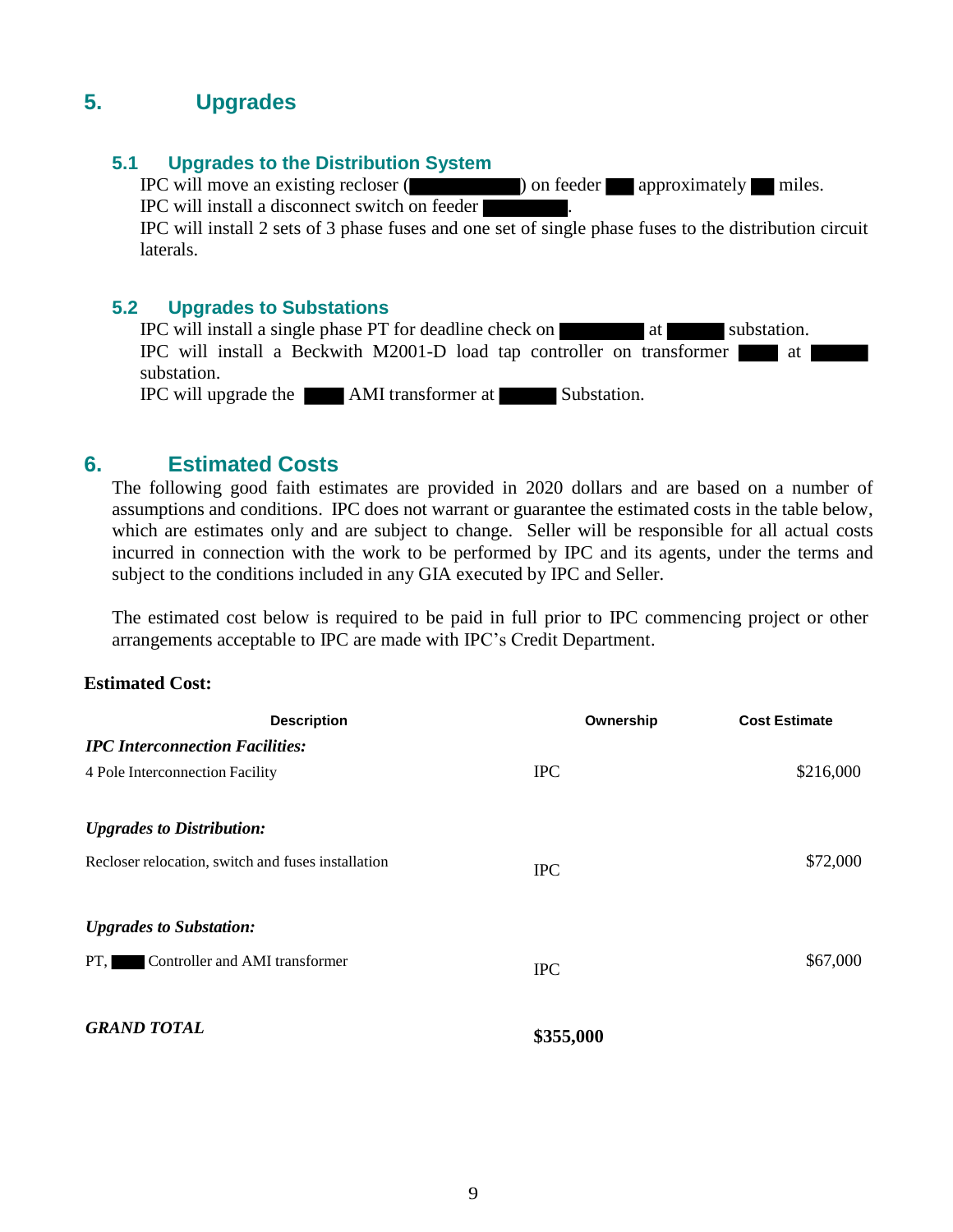# **Note Regarding Transmission Service:**

This FSR is a Network Resource Interconnection Facility Study. This FSR identifies the facilities necessary to integrate the Generating Facility into IPC's network to serve load within IPC's balancing area. Network Resource Interconnection Service in and of itself does not convey any right to deliver electricity to any specific seller or Point of Delivery.

# **Note Regarding GIA:**

This Facility Study Report (FSR) is a study and preliminary evaluation only and does not constitute, or form the basis of, a definitive agreement related to the matters described in this FSR. Unless and until a GIA is executed by IPC and Seller, no party will have any legal rights or obligations, express or implied, related to the subject matter of this FSR.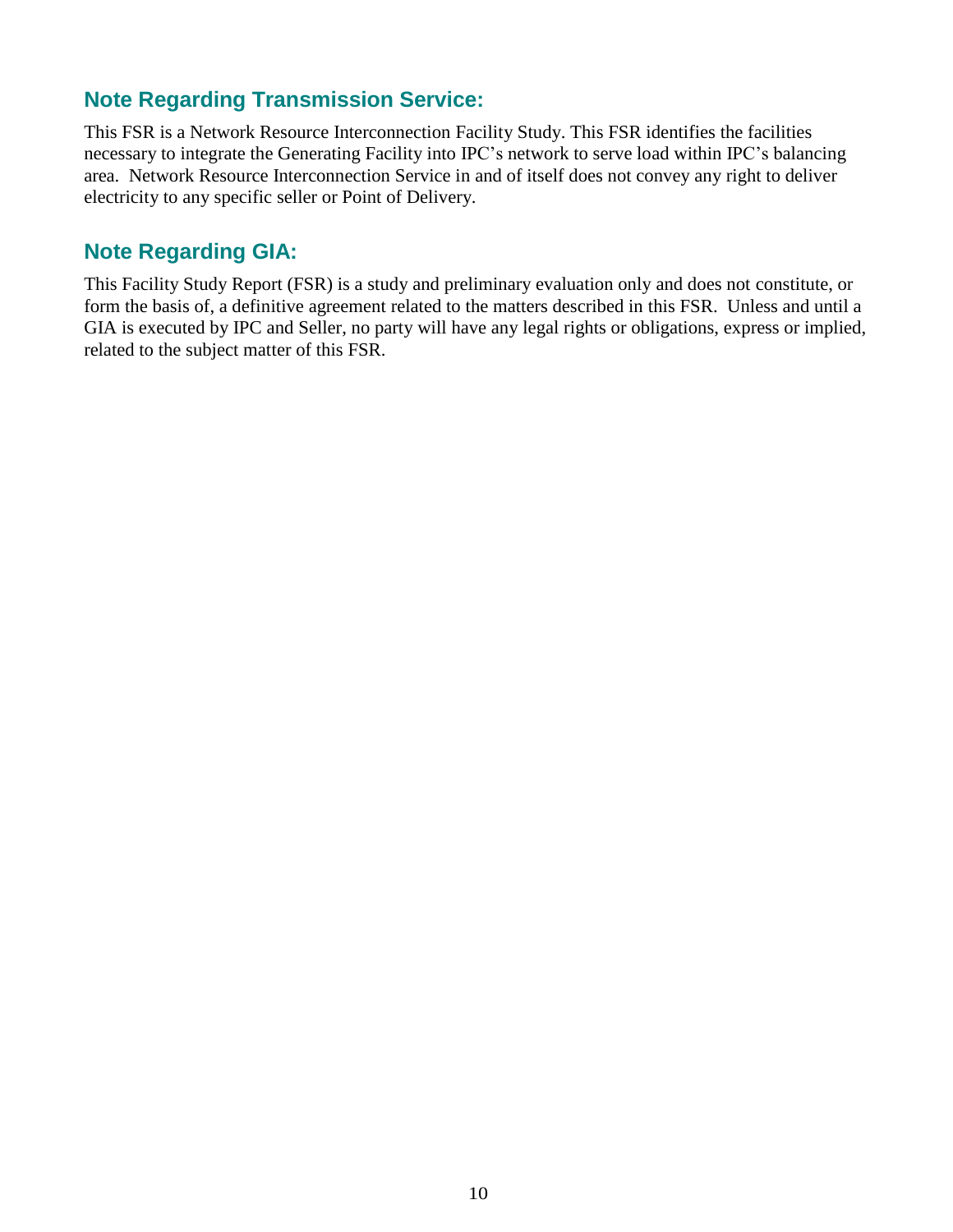# **Appendix A**

Generation Interconnection Control Requirements

A.1 GOLC not required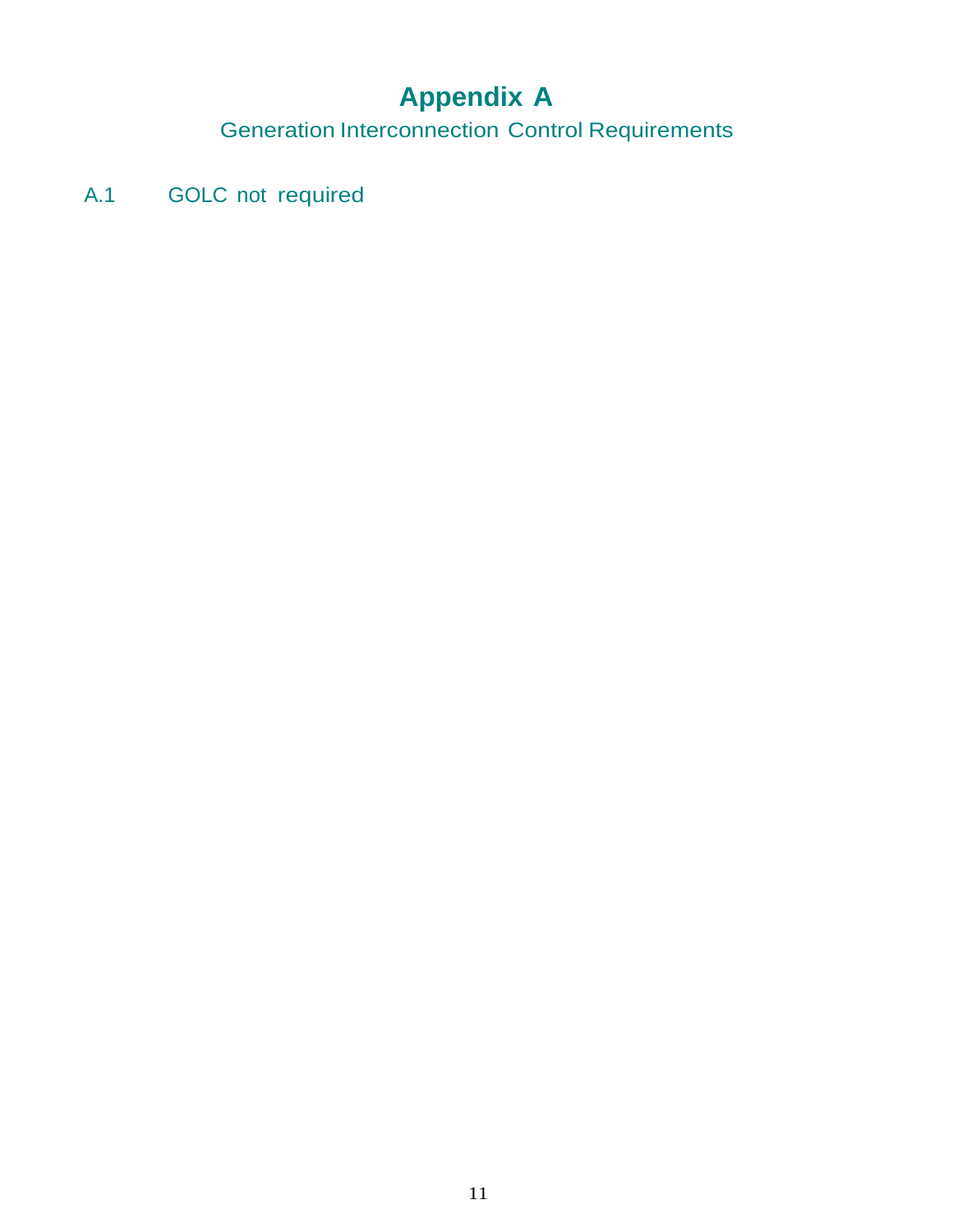# Appendix B

### IPC Survey Requirements

- ❑ Is the Grantor's Deed Instrument No. noted in the Exhibit 'A' Legal Description or Exhibit 'B' Survey Map?
- ❑ Are the Section, Township, Range, and County information clearly stated on the Exhibits?
- ❑ Is the Basis of Bearings between found monuments called out and noted on the Exhibits?
- ❑ Are the Point of Commencement, Point of Beginning and or Point of Terminus shown on the Exhibits?
- $\Box$  Do all lines have a bearing and distance associated with them on the Exhibits?
- ❑ All lines need bounding callsto Grantor's ownership lines, Rights-of-Way, etc in Exhibit A.
- ❑ Are the Subdivision names, lot & block, and streets labeled on the ExhibitB?
- ❑ Are any existing Utility Easements adjoining this Easement called out and shown on the Exhibits?
- $\Box$  Is the map scale noted and is there a North arrow shown on the Exhibit B?
- $\Box$  On a strip easement is the width given and does it call to form a closed figure in the Exhibit A?
- □ Does the Parcel description close?

❑ Are the reference surveys of record or CP&Fs used to prepare the easement called out and shown on the Exhibits?

❑ A Professional Land Surveyor or Engineer in responsible charge must stamp, sign and date the exhibits for submission.

❑ A copy of the current Deed of Record for the Grantor is needed for submission.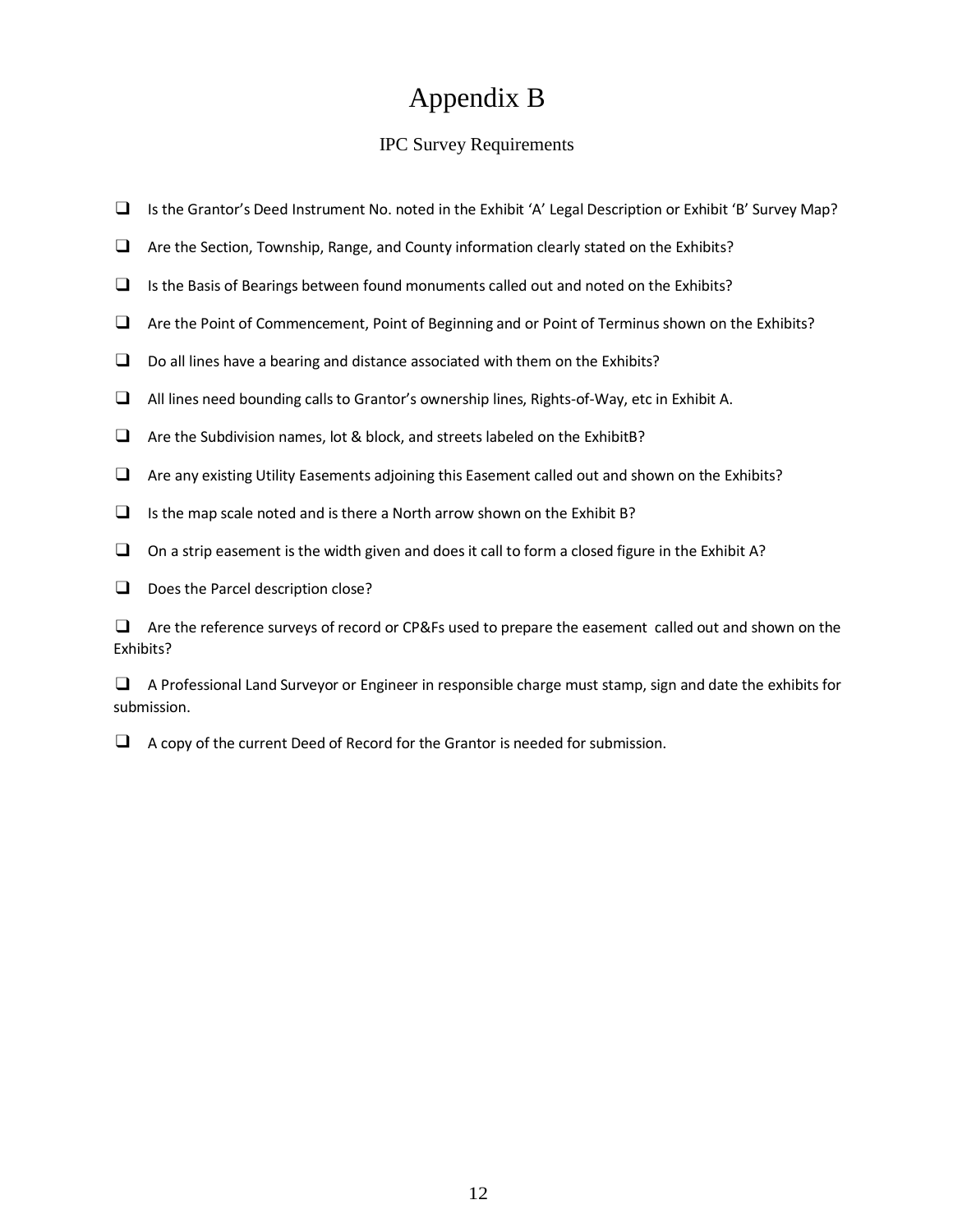# Appendix C

Idaho Power Company – Corporate Real Estate Department Easement Parcel Acquisition Requirements for Developers

### **Idaho Power Company Corporate Real Estate Department Requirements of Developers for Interconnection Facility/Substation Land for Development of Idaho Power Company Interconnection Facilities**

Corporate Real Estate process will require the following steps and/or documents.

## **Process time frame: 6 mos. to 1 year depending on project specifics**

- 1. **Right of Entry Agreement**. A Right-of-Entry Agreement will allow Idaho Power to conduct necessary due diligence studies and review of the property and substation lands to determine feasibility for development. This document is required to be signed by the underlying property owner prior to Idaho Power entry onto the owner's lands for testing, surveying, ect. and will allow the preliminary stages of project development to commence pending completion of the transfer of substation lands to Idaho Power.
- 2. **Purchase and Sale Agreement – Substation Easement – Access Easement – Power Line Easements**. Idaho Power requires the following easements from the underlying property owner for our interconnection facilities: (1) substation easement, (2) access easement (for access to the substation) and (3) transmission and distribution line easements. Corporate Real Estate will enter into a purchase and sale agreement with the underlying property owner to provide for the grant of the easements to Idaho Power.
- 3. **Title Commitment**. Idaho Power requires that Developer ensure the substation, access, and power line easement lands are free from any encumbrances to title. To meet this requirement, a Title Commitment with A.L.T.A. extended coverage owner's policy in Idaho Power's name is required. All exceptions to title insurance need to be provided with the Title Commitment for Idaho Power review. Upon receipt, Corporate Real Estate will review all exceptions and will advise of any necessary follow-up actions. Importantly, Idaho Power requires a form of ownership that is free and clear from all encumbrances.
- 4. **Survey**. An A.L.T.A survey for the substation, access and power line easements is required. The A.L.T.A. survey will be reviewed by Idaho Power's surveyor who will advise of any necessary revisions.
- 5. **Legal Descriptions**. Written legal descriptions, stamped and signed by a surveyor licensed in the state of Idaho, are required for the substation easement, access easement, and distribution/transmission line easements. The written legal descriptions will be reviewed by Idaho Power's surveyor who will advise of any necessary revisions.
- 6. **Phase I Study**. Developer shall provide Idaho Power with a Phase I environmental site assessment study for the substation, access and power line easement lands, which (1) is prepared by an independent environmental site assessment company, in Idaho Power's name, (2) recognizes that Idaho Power holds an interest in the easement areas and is a User of the Phase I report, and (3) provides appropriate environmental warranties to Idaho Power for the lands over